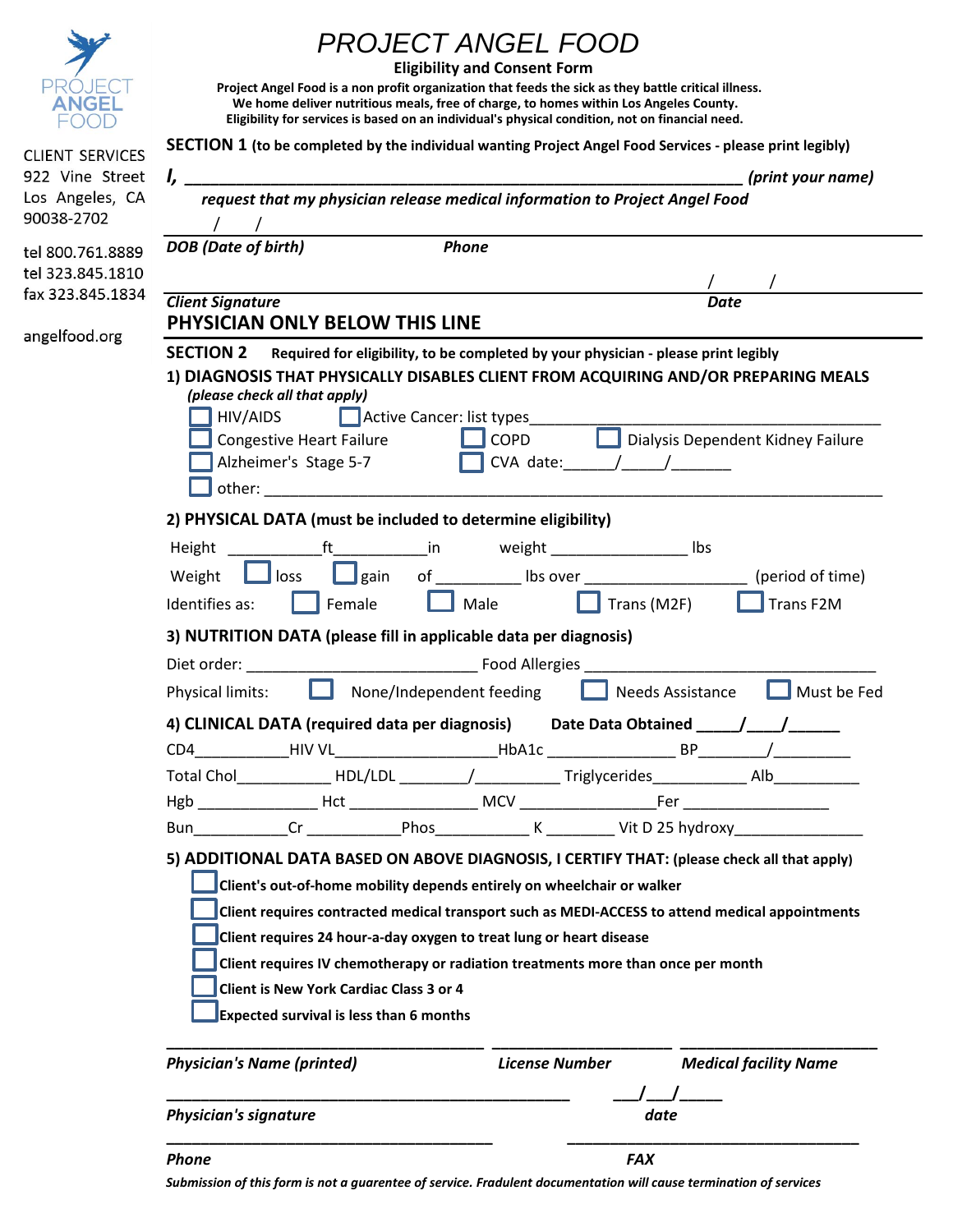

**CLIENT SERVICES** 922 Vine Street Los Angeles, CA 90038-2702

tel 800.761.8889 tel 323.845.1810 fax 323.845.1834

angelfood.org

PROJECT ANGEL FOOD Proofs of Residence and Income

# **RESIDENCE**

Our funders want us to have proof of where you live on file. Please give us **ONE** of the forms below that is **less than 6 months old:**

- **•** Copy of a utility of phone bill in your name that has your current address
- **•** Social Security Administration award letter that has your current address
- **•** Any envelope addressed to you with a U.S. Post Office postmark

# **INCOME**

Our funders want us to have proof of how much you earn each month on file. Please give us **ONE** of the forms below that is **less than 6 months old:**

- **•** Award letter from Social Security Administration
- **•** General Relief or AFDC receipt stub
- **•** Bank Statement that shows direct deposits
- **•** Check stub or W-2 form

**IF YOU HAVE NO (\$0) INCOME, FILL OUT AND RETURN** the following sworn statement.

THIS IS TO CONFIRM THAT AS OF TODAY'S DATE, I DO NOT GET MONEY FROM WAGES, DISABILITY, or PUBLIC BENEFITS. I get money for food, rent and living expenses from

friends or family money from strangers work for cash

Client Name *(please sign)*

Project Angel Food Agent

Client Name *(please print)* Date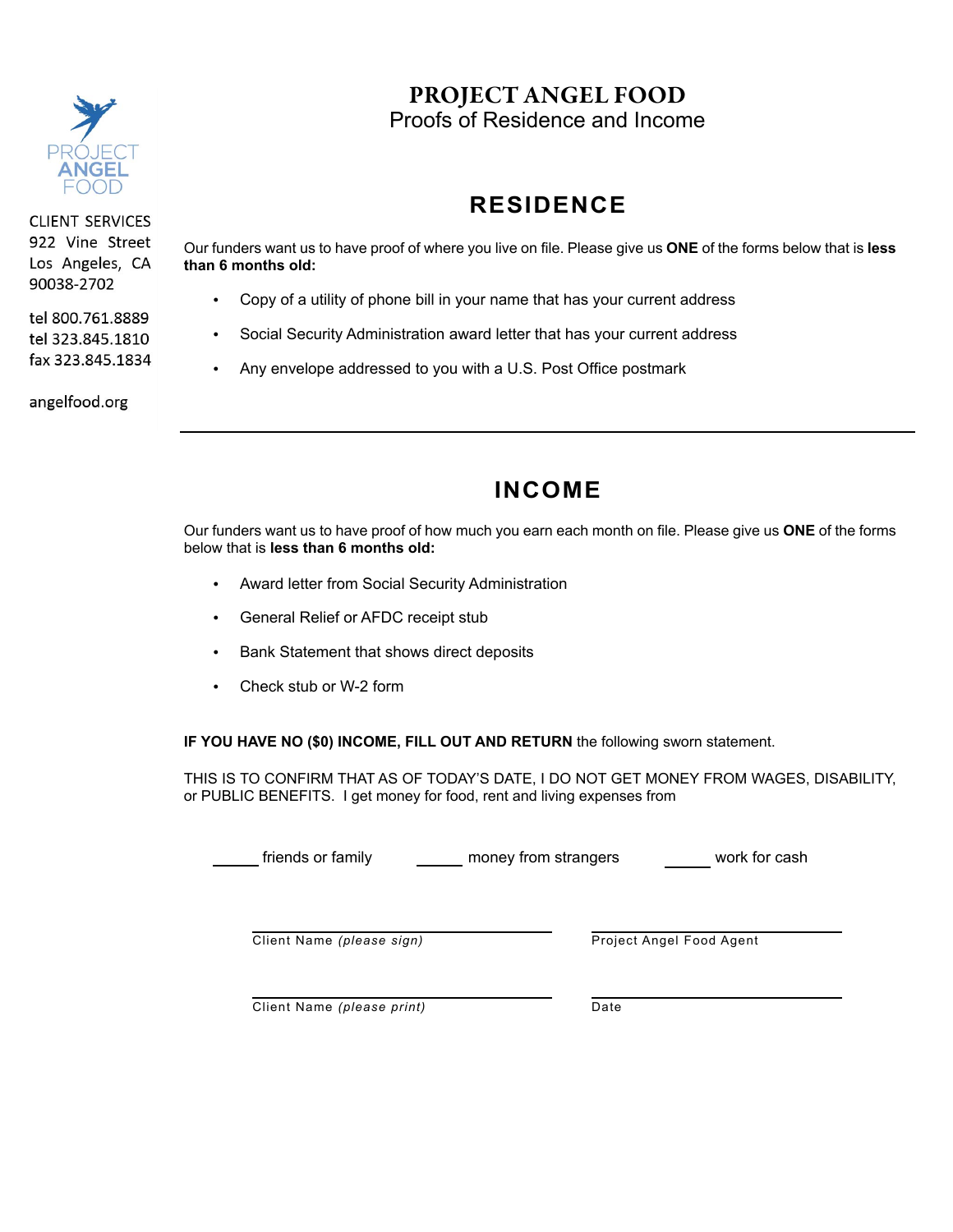

**CLIENT SERVICES** 922 Vine Street Los Angeles, CA 90038-2702

tel 800.761.8889 tel 323.845.1810 fax 323.845.1834

angelfood.org

#### PROJECT ANGEL FOOD Client Agreement

Our goal is to make sure that those who need our service get free home-delivered meals and nutrition counseling. We ask that volunteers, staff and clients help use reach that goal.

Out clients have rights and responsibilities. This agreement tells you what you need to do to be our client. Please read the following with care:

**As a client of Project Angel Food, I agree to:**

- **1. Provide a written diagnosis from my doctor, proof of income, proof of residence and consent to release information** within 4 weeks of enrollment.
- **2. Be home and able to get meals** at set delivery time. **Call** Client Services if I will not be home for delivery at **(323) 845-1810**. I must call at least **one day ahead** to cancel my delivery. I also understand that if **I Miss My Food Deliveries**, Project Angel Food has the right to stop and/or cancel my services.
- **3.** Call **within 24 hours** if I wish to cancel services.
- **4.** Let Client Services know **right away** of any **change in my address** or **my phone number**.
- **5. Respect** the privacy of all persons involved with Project Angel Food.
- **6.** Treat all staff and volunteers of Project Angel Food with respect. This means I will not be rude, improper or abusive to staff or volunteers. I will also not be intoxicated when I interact with staff or volunteers.
- **7.** Follow the **Food Safety Guidelines** found in this packet.
- **8.** Be sure to discuss any allergy with your doctor. Provide us with a supporting letter from your doctor stating its severity, signs and symptoms, and your allergy is nonlife threatening to receive meals.

I agree to get home delivered meals and nutrition counseling services from Project Angel Food.

I am aware that services from Project Angel Food are free of charge.

I agree to release, hold harmless and indemnify Project Angel Food from any liability, cost, claim or damage whatsoever that may result from services provided.

I am aware that the Project Angel Food kitchen is not an allergen-free environment, and my meals may come in contact with allergens. At this time, I choose to accept full responsibility for any potential reactions / harm that may be the result of my consumption of Project Angel Food meals.

I know that all clients must agree to follow these rules. I know that Project Angel Food has the right to stop and/or cancel services at any time if I break any of these rules.

Client Name *(please sign)*

Project Angel Food Agent

Client Name *(please print)*

Date

If you have a complaint, you may call client services at **(323) 845-1810** or toll free at **(800) 761-8889**. You can download our grievance policy form at **www.angelfood.org** and mail it to us. Also, you can call the Los Angeles County Health Department Grievance Line at **(800) 260-8787**.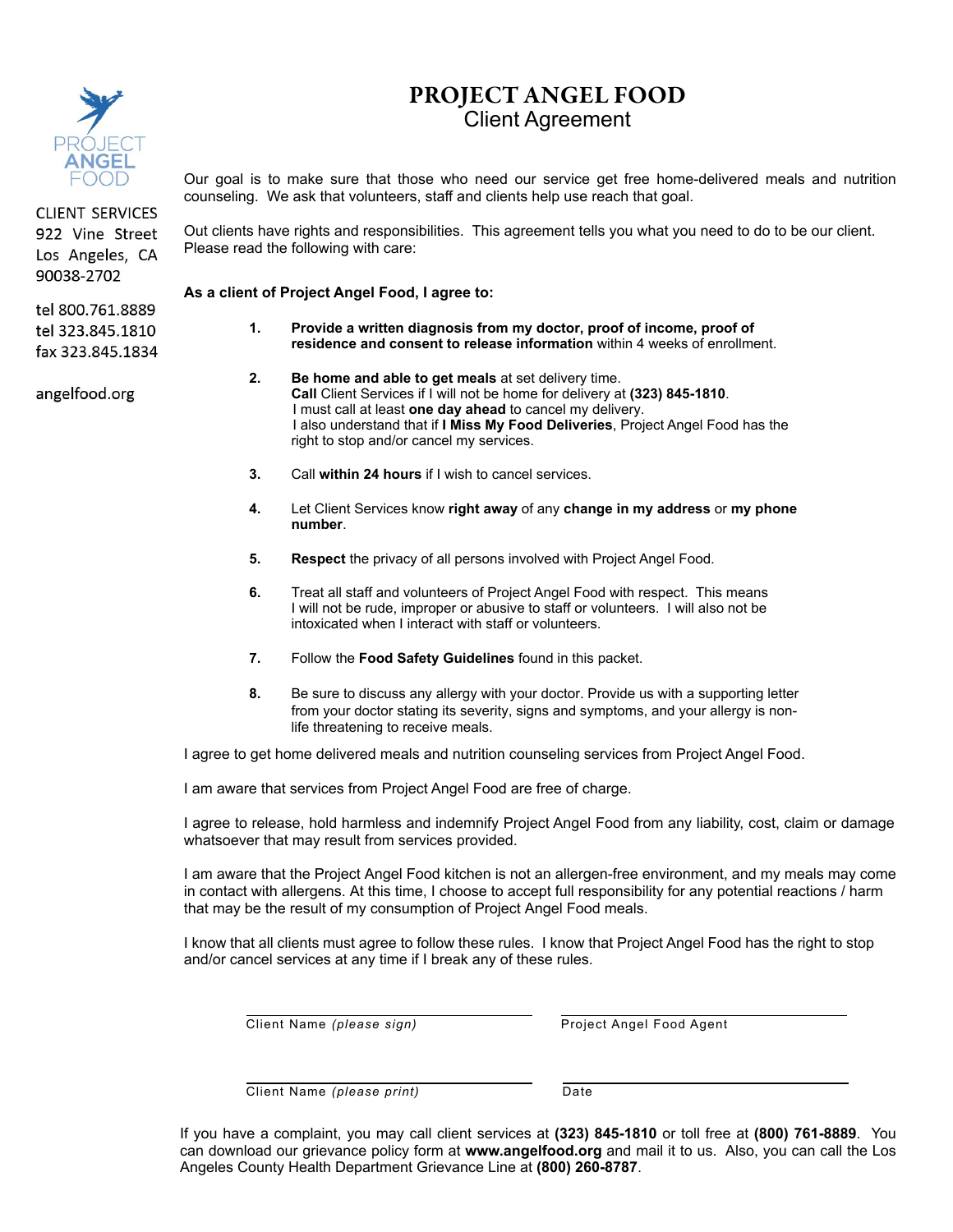

### PROJECT ANGEL FOOD Consent To Release Confidential Information

**CLIENT SERVICES** 922 Vine Street Los Angeles, CA 90038-2702

tel 800.761.8889 tel 323.845.1810 fax 323.845.1834 am aware that any information about me given to Project Angel Food is private. I am aware that it will not be disclosed without my consent.

I, and the contract of the contract of the contract of the contract of the contract of the contract of the contract of the contract of the contract of the contract of the contract of the contract of the contract of the co

I permit any doctor or medical group listed as my medical provider to give all records needed to Project Angel Food to establish and re-certify eligibility for services. I am aware that the information will also be used for nutrition assessments.

angelfood.org

I understand that all information about me is held in confidence **except** under the following circumstances; if I am considering a harmful act to myself or others; if I am suspected of child abuse, elder abuse, or if a child is a witness to domestic violence. I also understand that Project Angel Food must comply with any court order.

I agree that all persons I report as a medical provider, roommate, caretaker, or emergency contact my be contacted by staff to:

- **•** obtain emergency services information
- **•** to verify delivery or eligibility information

I am aware that this consent is valid from the date it is signed. I am aware that it shall remain valid unless I give written notice to Project Angel Food or until I am no longer a client of the agency.

Client Name *(please sign)*

Project Angel Food Agent

Client Name *(please print)*

Date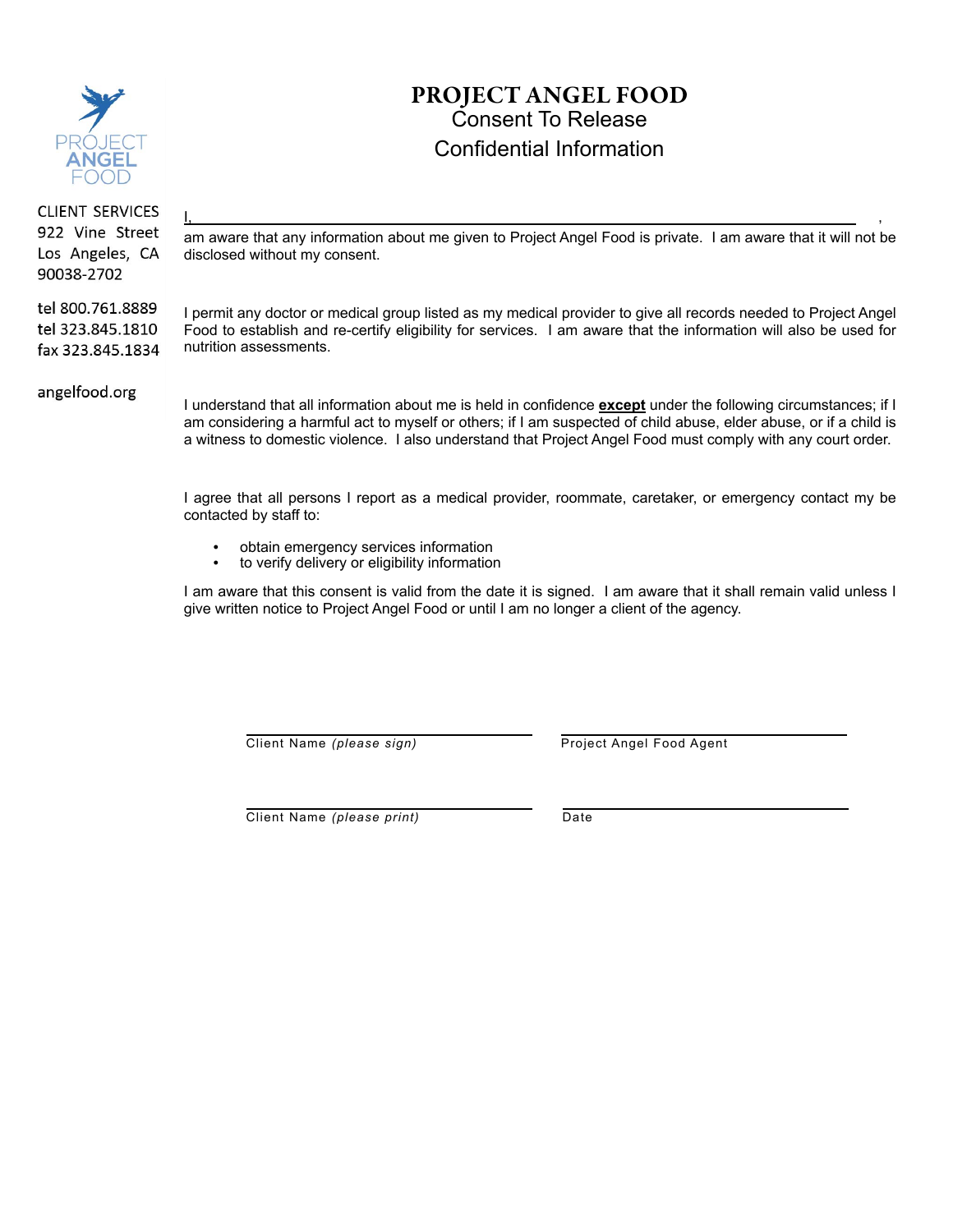|                                                                           | <b>PROJECT ANGEL FOOD</b><br><b>Client Information</b><br>Please fill out all information on form<br><b>PLEASE PRINT</b> |            |                  |  |  |  |
|---------------------------------------------------------------------------|--------------------------------------------------------------------------------------------------------------------------|------------|------------------|--|--|--|
| ANGEI                                                                     |                                                                                                                          |            |                  |  |  |  |
| <b>CLIENT SERVICES</b><br>922 Vine Street<br>Los Angeles, CA              |                                                                                                                          |            | Date <u>said</u> |  |  |  |
| 90038-2702                                                                | Name<br>Last First First                                                                                                 |            |                  |  |  |  |
| tel 800.761.8889<br>tel 323.845.1810<br>fax 323.845.1834<br>angelfood.org | Street                                                                                                                   | Apt#       |                  |  |  |  |
|                                                                           |                                                                                                                          |            |                  |  |  |  |
|                                                                           | Do you want to get mail from us at this address?                                                                         | <b>YES</b> | <b>NO</b>        |  |  |  |
|                                                                           | Phone $\frac{1}{\frac{1}{\text{Home Phase}}}\frac{1}{\text{Phone Phone}}$<br>Cell Phone / other                          |            |                  |  |  |  |
|                                                                           | Can we leave a message for you at these phone numbers? YES                                                               |            | <b>NO</b>        |  |  |  |
|                                                                           | Date of Birth<br>$\frac{\frac{1}{2}}{\frac{1}{2}}$<br>$\overline{Day}$<br>Month<br>Year                                  |            |                  |  |  |  |
|                                                                           |                                                                                                                          |            |                  |  |  |  |
|                                                                           |                                                                                                                          |            |                  |  |  |  |
|                                                                           |                                                                                                                          |            |                  |  |  |  |
|                                                                           | Name of Medical Insurance Carrier(s) Name of Medical Insurance Carrier(s)                                                |            |                  |  |  |  |
|                                                                           |                                                                                                                          |            |                  |  |  |  |
|                                                                           |                                                                                                                          |            |                  |  |  |  |
|                                                                           |                                                                                                                          |            |                  |  |  |  |
|                                                                           |                                                                                                                          |            |                  |  |  |  |
|                                                                           | I would like ORAL contact in:                                                                                            |            |                  |  |  |  |
|                                                                           |                                                                                                                          |            |                  |  |  |  |
|                                                                           | I would like WRITTEN contact in:                                                                                         |            |                  |  |  |  |
|                                                                           | _____English  _____Spanish<br>_Other: _________________________                                                          |            |                  |  |  |  |